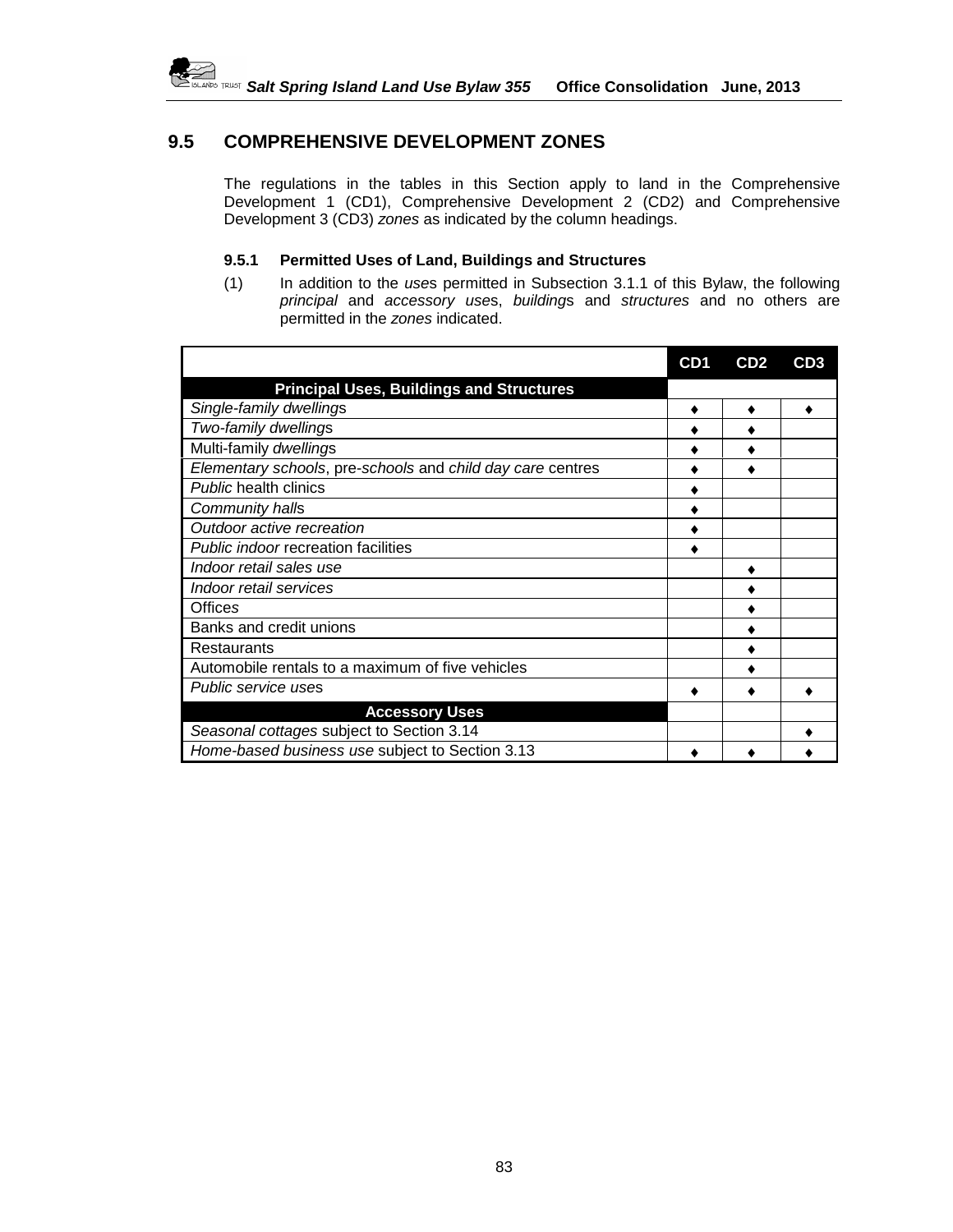

## **9.5.2 Size, Siting and Density of Permitted Uses, Buildings and Structures**

(1) Subject to Part 4, *use*s, *building*s and *structure*s in the Comprehensive Development *Zones* must comply with the following regulations regarding size, siting and density:

|                                                                                                                                          | CD <sub>1</sub> | CD2  | CD3     |
|------------------------------------------------------------------------------------------------------------------------------------------|-----------------|------|---------|
| <b>Lot Coverage and Floor Areas</b>                                                                                                      |                 |      |         |
| Maximum combined lot coverage of all buildings and structures (per<br>cent)                                                              | 33              | 33   | 10      |
| Maximum combined floor area per lot of buildings used for a<br>community hall, church, pre-school, or day care centre (square<br>metres) | 930             | N/A  | N/A     |
| Maximum floor area for each non-residential use (square metres)                                                                          | N/A             | 139  | N/A     |
| Maximum number of commercial uses permitted per two residential<br>uses per lot                                                          | N/A             | 1    | N/A     |
|                                                                                                                                          |                 |      |         |
| Maximum number of dwelling units per ha                                                                                                  | 12.3            | 12.3 | N/A     |
| Minimum lot area required for a child day care centre (ha)                                                                               | 1               | N/A  | N/A     |
| Minimum lot area required for a multi-family dwelling (ha)                                                                               | .08             | .08  | N/A     |
| Minimum lot area required for a seasonal cottage (ha)                                                                                    | N/A             | N/A  | 2       |
|                                                                                                                                          |                 |      |         |
| Despite Subsection 4.3.1, the following lot line setbacks apply in the<br>specific zone indicated:                                       |                 |      |         |
| Minimum front lot line setback (metres)                                                                                                  | 3.0             | 4.5  | $\star$ |
| Minimum rear lot line setback (metres)                                                                                                   | 3.0             | 4.5  | $\star$ |
| Minimum exterior side lot line setback (metres)                                                                                          | 3.0             | 4.5  | $\star$ |
|                                                                                                                                          |                 |      |         |
| Despite Section 3.8, the permitted <i>height</i> of <i>buildings</i> and <i>structures</i><br>is as follows:                             |                 |      |         |
| Maximum height (metres)                                                                                                                  | Ş               | 11.0 | Ş       |
| Maximum number of storeys                                                                                                                | ş               | 3    | $\S$    |

\* indicates that the provisions in Section 4.3 apply

§ indicates that the provisions in Section 3.8 apply

## **9.5.3 Subdivision and Servicing Requirements**

(1) The regulations in this Subsection apply to the *subdivision* of land under the Land Title Act or the Strata Property Act for the Comprehensive Development 1, Comprehensive Development 2 and Comprehensive Development 3 *zones*.

|                                                                                          | CD <sub>1</sub> | CD2  | CD3 |  |  |
|------------------------------------------------------------------------------------------|-----------------|------|-----|--|--|
| Lot Areas and Minimum Service Levels                                                     |                 |      |     |  |  |
| Minimum water supply service required for subdivision:                                   |                 |      |     |  |  |
| Adequate supply of potable water                                                         |                 |      |     |  |  |
| Community water system                                                                   |                 |      |     |  |  |
| Minimum sewage treatment service required for subdivision:                               |                 |      |     |  |  |
| Individual on-site sewage treatment system per lot                                       |                 |      |     |  |  |
| Community sewage collection system                                                       |                 |      |     |  |  |
| Minimum area of an individual <i>lot</i> that may be created through<br>subdivision (ha) | 0.08            | 0.08 | 12  |  |  |
| Minimum average area of lots in a subdivision (ha)                                       | 0.08            | 0.08 | 4 6 |  |  |